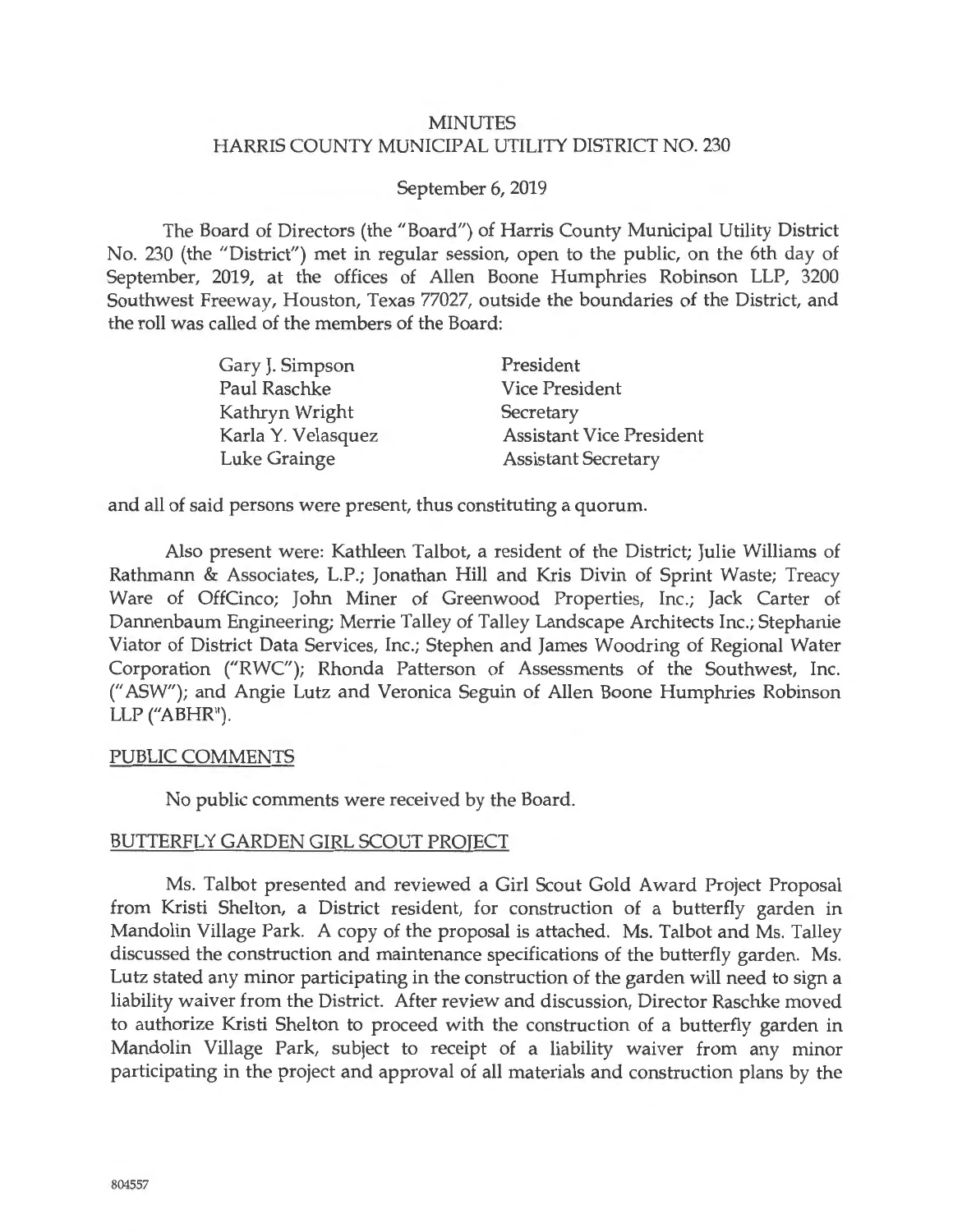District's landscape architect. Director Velasquez seconded the motion, which passed unanimous! y.

#### FINANCIAL AND BOOKKEEPING MATTERS

Ms. Viator presented the bookkeeper's report, including the checks presented for payment, a year-to-date budget comparison, and investment report. After review and discussion, Director Grainge moved to approve the presented bookkeeper's report, including the checks presented for payment. Director Wright seconded the motion, which carried unanimously.

#### SECURITY MATTERS

Director Grainge reported on security matters in the District.

#### DISTRICT WEBSITE MATTERS

Ms. Ware gave a presentation to the Board on the District's website, www.hcmud230.org. Discussion ensued regarding additional changes and updates to the District's website.

## 2019 TAX RATE, SET PUBLIC HEARING DATE, AND AUTHORIZE NOTICE OF PUBLIC HEARING REGARDING ADOPTION OF TAX RATE

Ms. Williams presented and reviewed a debt service tax rate analysis recommending the District levy a 2019 debt service tax rate of \$0.33 per \$100 of assessed value. She reviewed projected maintenance and operations revenue for maintenance and operations at various tax rates. A copy of the analysis is attached.

The Board discussed the proposed 2019 tax rate. Ms. Williams discussed the potential future impact of Texas Senate Bill 2 on the District's tax rate.

After review and discussion, Director Raschke moved to authorize the tax assessor/ collector to publish notice in the *Houston Chronicle* of a public hearing on October 7, 2019, regarding the Board's adoption of 2019 tax rate of \$0.48 per \$100 of assessed valuation, with \$0.33 allocated to the District's debt service obligations and \$0.15 allocated to maintenance and operations. Director Grainge seconded the motion, which passed unanimously.

## TAX ASSESSMENT AND COLLECTION MATTERS AND DELINQUENT TAX COLLECTIONS

Ms. Patterson presented and reviewed the District's monthly tax report, including the delinquent tax list, the monthly collateral report, and the checks presented for payment, a copy of which is attached. Following review and discussion, Director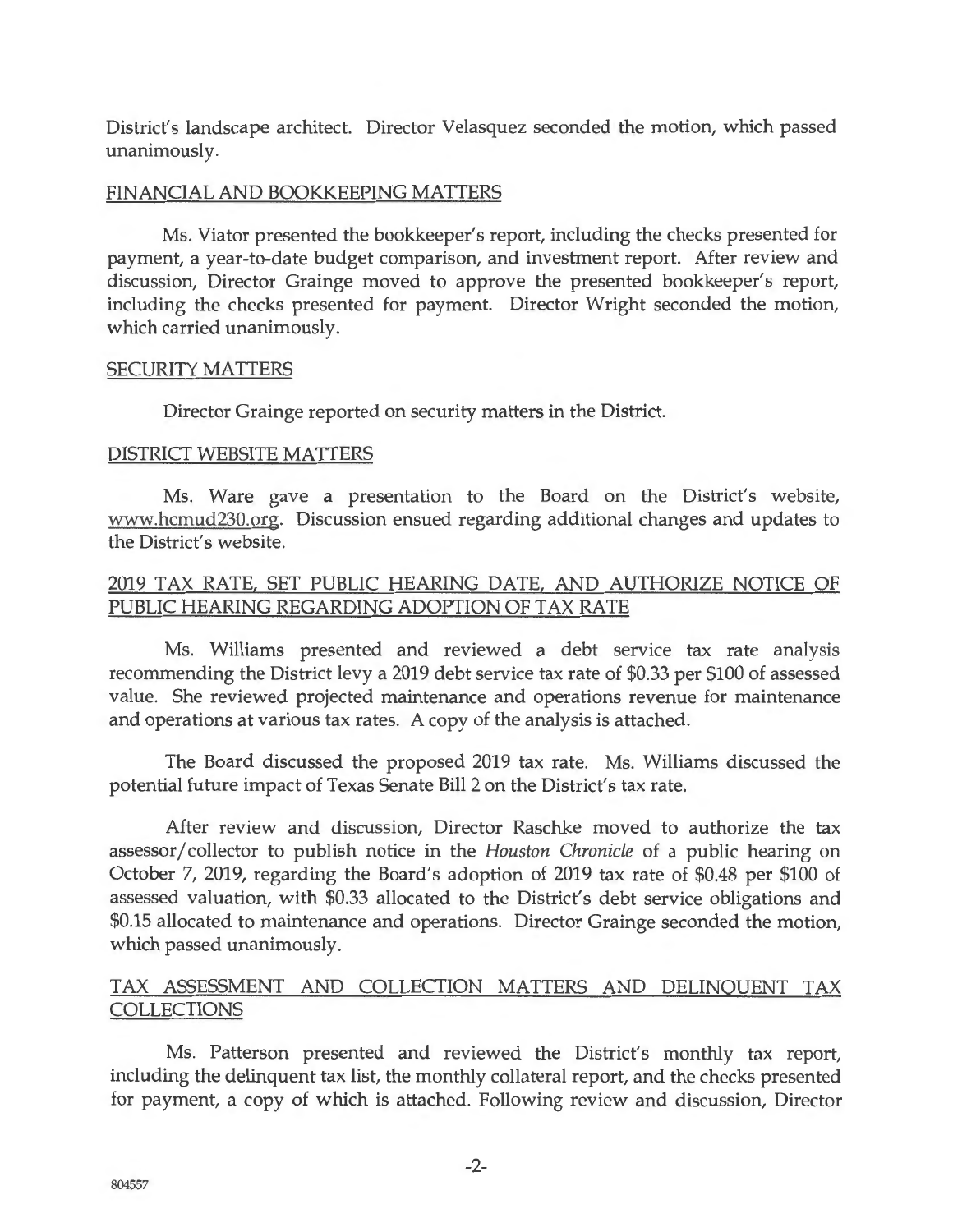Raschke moved to approve the tax report, including payment of the presented checks. Director Wright seconded the motion, which passed by unanimous vote.

#### OPERATING MATTERS

The Board reviewed a letter from Sprint Waste regarding a price increase for sludge hauling, a copy of which is attached. Discussion ensued regarding the price increase. Mr. Hill and Mr. Divin left the meeting.

Mr. Stephen Woodring discussed the sludge hauling price increase and noted other sludge haulers offer more competitive prices.

Mr. James Woodring presented and reviewed the monthly operator's report, a copy of which is attached. He discussed with the Board the monthly water production and sewer treatment cost averages and on the District's use of reclaimed water noting the District has saved \$948,086.80 in pumpage fees to date, by using reclaimed water for eligible projects and lake refilling.

Mr. James Woodring reported that the District's water accountability for the monthly reporting period was 93.30%.

Mr. James Woodring presented and recommended ratification of approval of certain repair and maintenance items in the District throughout the month totaling \$23,989.38. He noted a sludge spill which occurred on August 15, 2019, due to a disposable wipes/ rags blockage in the clarifier influent pipe. He stated a claim has been filed under the District's pollution liability policy and the appropriate regulatory agencies have been notified of the event.

Mr. Stephen Woodring presented and recommended approval of certain repair and maintenance items in the District throughout the month totaling \$90,600. He noted recommended work to clean-out and refurbish the wastewater treatment plan to address the previously discussed disposable rag blockage. He stated the clean-out will cost approximately \$53,000 and the influent screen refurbishment will cost approximately \$26,000.

Mr. Stephen Woodring reported on inquiry from the property owners of the commercial site located on the corner of Highway 249 and Cypresswood Drive requesting permission to upgrade the District's adjacent lift station fencing, as discussed last month. He then presented and reviewed steel gate and post fencing concept photos, a copy of which is attached to the operator's report. He also noted the current fence could be landscaped around to improve the aesthetics. Ms. Lutz stated a landscape easement would need to be granted by the District to the property owners to install any landscaping around the lift station site.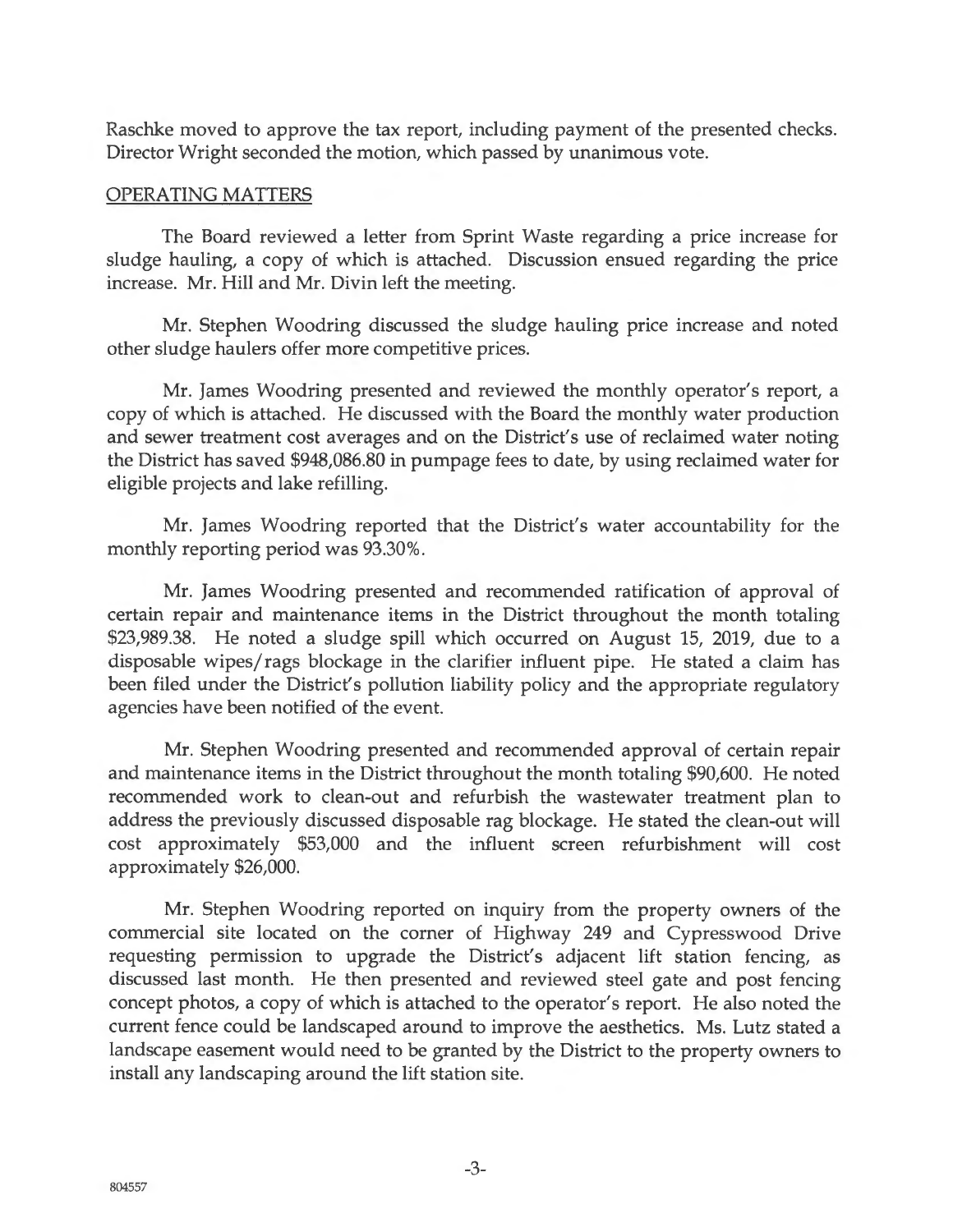After review and discussion, Director Raschke moved to (1) approve the operator's report; (2) ratify approval of the repair and maintenance items, as presented; and (3) approve the recommended repair and maintenance items, as presented; and (3) approve a landscape easement between the District and SDI Realty. Director Wright seconded the motion, which passed unanimously.

#### TERMINATION OF UTILITY SERVICE

Mr. James Woodring presented a list of delinquent customers, and reported the residents on the termination list were delinquent in payment of their water and sewer bills and were given written notification, in accordance with the District's Rate Order, prior to the meeting of the opportunity to appear before the Board of Directors to explain, contest, or correct their bills and to show why utility services should not be terminated for reason of non-payment. Following review and discussion, Director Grainge moved to authorize termination of delinquent accounts, in accordance with the District's Rate Order, and direct that the delinquent customer list be filed appropriately and retained in the District's official records. The motion was seconded by Director Velasquez and passed by unanimous vote.

#### PARKS AND RECREATIONAL FACILITIES

Ms. Talley presented and reviewed the monthly landscape maintenance report, a copy of which is attached, including information on general park conditions, landscape maintenance, and the park facilities. She stated the monthly invoice from Key-Scape maintenance is \$12,883.90.

Ms. Talley stated Sustainable Growth of Texas's monthly invoice totaled \$3,000.

Ms. Talley stated the monthly invoice from Lake Pros is \$1,449.97, including \$743.97 for additional algae treatments.

Discussion ensued regarding the design of Fairlane Village Park, including the uneven ground for potential walking trail development and access points to the potential walking trail.

After review and discussion, and based on the landscape architect's recommendation, Director Wright moved to approve the landscape maintenance report and payment of the monthly maintenance invoices. Director Velasquez seconded the motion, which passed unanimously.

#### <u>STORMWATER DETENTION POND MAINTENANCE AND REPAIR</u>

There was no discussion on this item.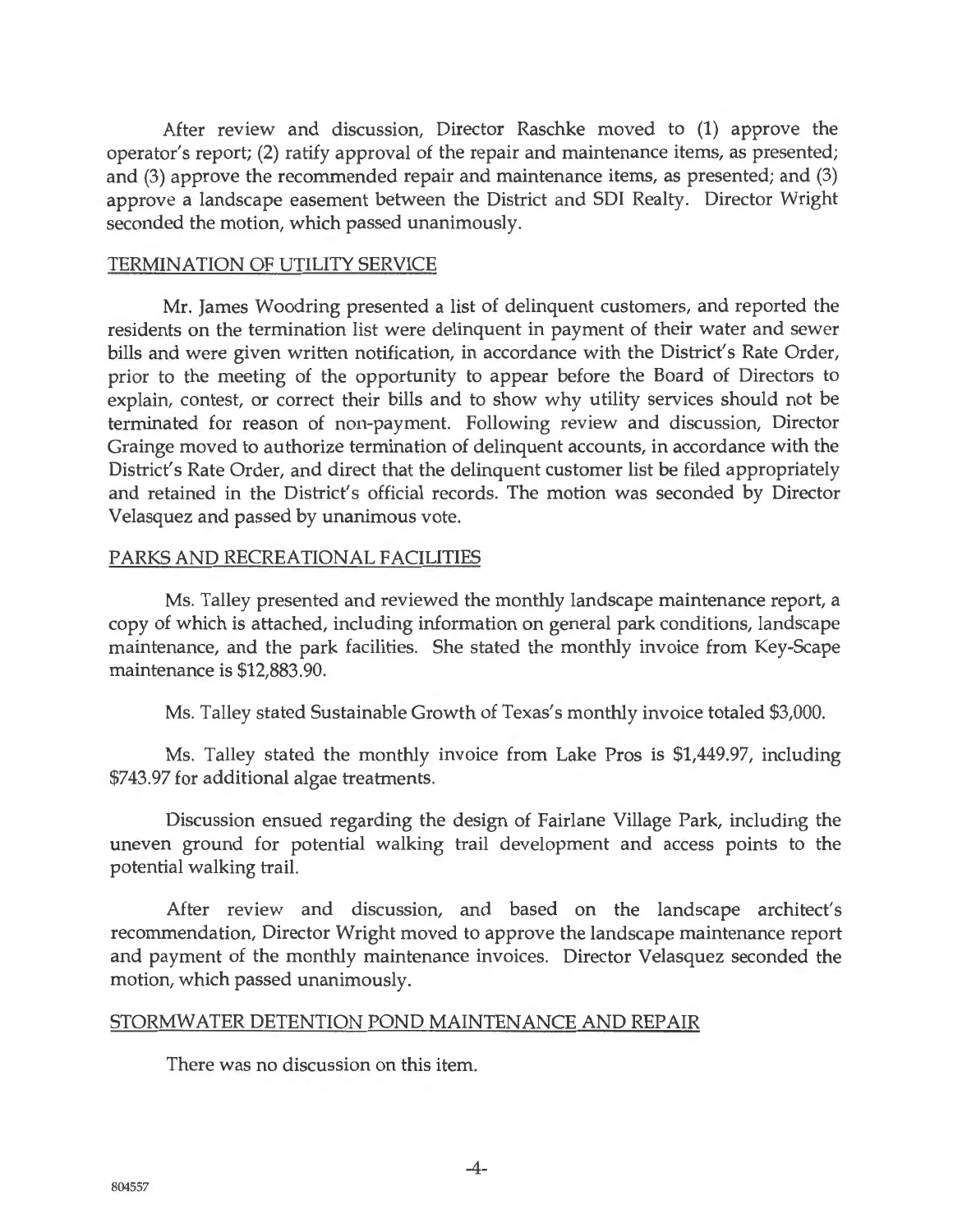#### ENGINEERING MATTERS

Mr. Carter presented and reviewed an engineers' report, a copy of which is attached.

Discussion ensued regarding potential reimbursements due to Chasewood Crossing 3, LLC for certain public utilities constructed in relation to the Chasewood Crossing office project east of Highway 249. Mr. Carter estimated the cost of public utility reimbursement to be \$500,000-\$550,000. Ms. Lutz stated the District will need to engage an appraiser to appraise the fair market value of the public utilities since the contracts for such utilities were not publically bid by the District. Mr. Carter stated he would bring proposals for engagement of an appraiser to the next meeting. Discussion ensued regarding the financing for the potential reimbursement.

#### ANNEXATION MATTERS

Ms. Lutz updated the Board on the status of the District's 4.9-acre annexation.

#### MINUTES

 $\Rightarrow$ :  $\Rightarrow$   $\Rightarrow$ < - (..), ' **E:** ~ ~ ~ :=

 $\frac{1}{2}$  (SEATS) *"''1.* . ~ "''' --;, \\\\ ... 11111m>\\\\~

The Board considered approving the minutes of the August 5, 2019, regular meeting. After review and discussion, Director Raschke moved to approve the minutes, as presented. Director Wright seconded the motion, which was approved by unanimous vote.

Ther<br>
www.ukicleal.*uradiourned.*<br>
<area. There being no further business to come before the Board, the meeting was

Cathryn Wright

Secretary, Board of Directors